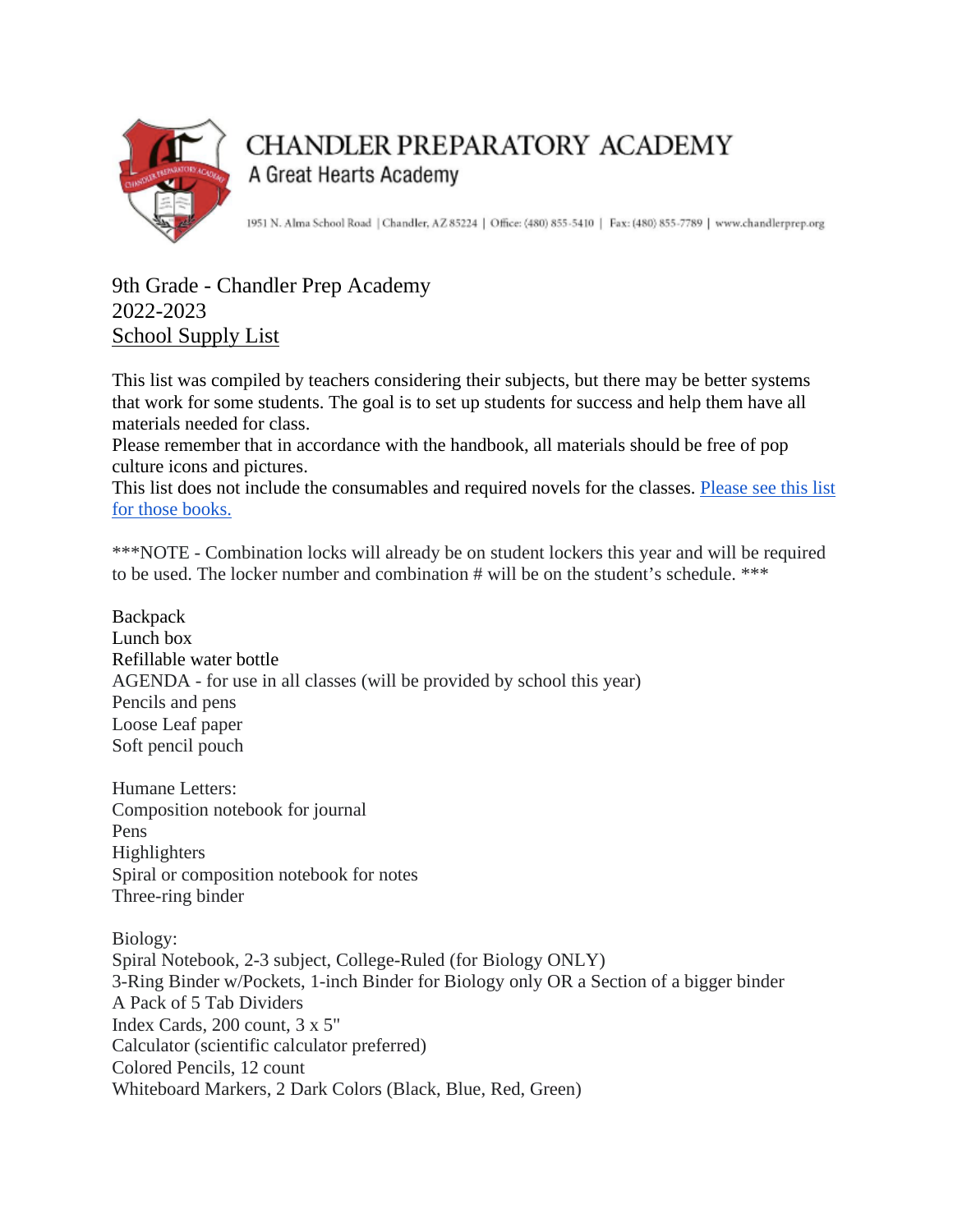Pens, Assorted Colors (5 minimum) Erasers Highlighters

Geometry: Euclid's Elements Three Ring Binder Loose Notebook Paper (for binder) or spiral notebook 3-hole punched Pocket folder "Number 2" Pencils - any style (wooden or mechanical) Needed for 2nd Semester - Graphing Calculator TI 83 or 84 (will be needed for 10th-11th grade Math)

Poetry (Semester 1): Composition notebook/spiral for Journal Dictionary/Thesaurus Pens Dedicated binder/folder for Poetry work

Choir and Music Theory (Semester 2): One BLACK 3-ring binder, at least 1-inch, with 10-20 sheets Loose Leaf paper 3 hole-punched folder for music Pencil with eraser Colored pen/pencil (for corrections) Dry erase markers

Latin: Notebook or specific section in binder Flashcards Pencils Colored pen for grading Dry Erase Markers

Spanish: Dedicated Binder/Folder to contain handouts Personal SPA/ENG dictionary Dry Erase Markers

French: Dedicated Binder/Folder to contain handouts 3x5 index cards Dry Erase Markers Optional - Personal FRENCH/ENG dictionary